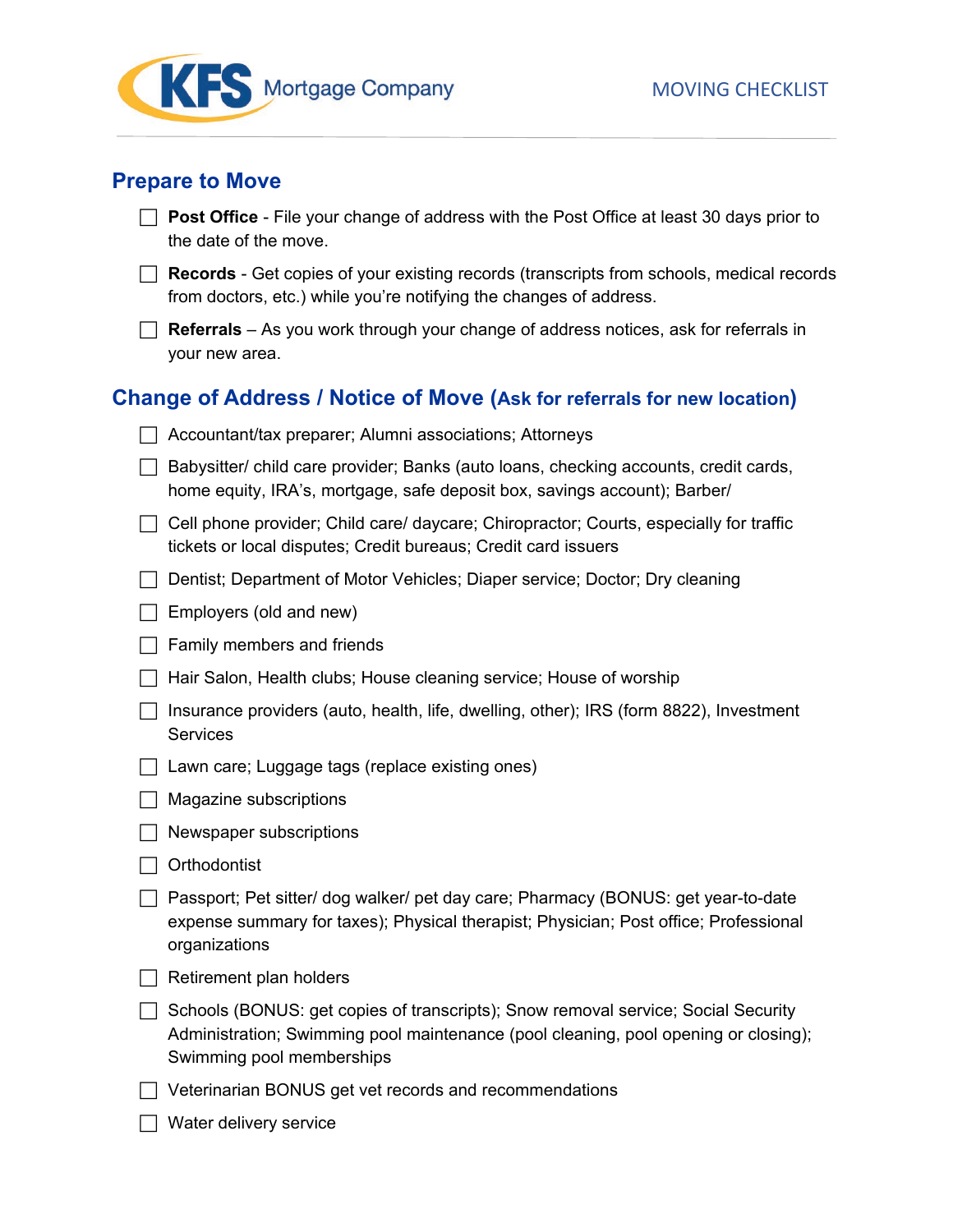



## **General Packing Tips**

| $\Box$ Pack a suitcase. For each person moving, pack suitcase as if you're all going on a 3- |
|----------------------------------------------------------------------------------------------|
| day vacation. Include clothes, medications, toiletries, etc. Keep the suitcases separate     |
| from all the other items to be moved, such as in your car, so you'll have everything you     |
| need for the first few days without searching through boxes.                                 |

 Create "Open Me First" boxes. Pick one or two boxes per room as "Open Me First" boxes. Put in the things you'll need first at your new location. Then mark the sides of the boxes so you'll know which ones are which.

 $\Box$  Pack one room at a time. Wherever possible, work on packing just one room at a time to keep things focused and organized.

 $\Box$  Don't pack what you don't want. Use packing as a way to clean out items you no longer need, want, or use. Donate, bring to a recycle center, or have a yard sale if you have time.

 $\Box$  Pack on a clear surface. Instead of packing boxes on the floor, use a completely cleared-off table top or counter in each room for packing. Your back will thank you.

 $\Box$  Track small parts. When you take apart items to be moved, such as tables, securely tape screws and other small parts securely to the underside of the item. You'll always know where to look and you'll save time putting things back together.

 $\Box$  Criss-cross tape. Tape boxes along the seams where the flaps meet together. Then tape perpendicularly at the center of the first tape, forming a cross.

 $\Box$  Stacking safely. Stack boxes with the heaviest on the bottom and lightest on top to prevent crushing.

 $\Box$  Keep boxes light. Keep each box below 30 pounds whenever possible and absolutely below 50 pounds maximum. Heavier boxes lead to injuries, are much more likely to burst their tape or seams, and tend to get dropped.

 $\Box$  Double box. For especially fragile item, pack them first in a box with an excessive amount of biodegradable packing peanuts. Then pack that box in a larger box filled with biodegradable packing peanuts. This two-box system seems like a pain but will provide added protection.

#### **Packing Electronics**

Take pictures of wiring connections. Use your cell phone to take pictures of complicated wiring (computer cords, video /entertainment systems) so it's easier to reconnect later.

 $\Box$  Wrap each cord carefully. Use cable organizers, heavy twist ties or heavy rubber bands. Never throw unwrapped cords into boxes they get tangled and caught on other items.

 $\Box$  Label cords. Consider getting a label maker and labeling the end of each. Then you'll know exactly where each end connects when you put things back together.